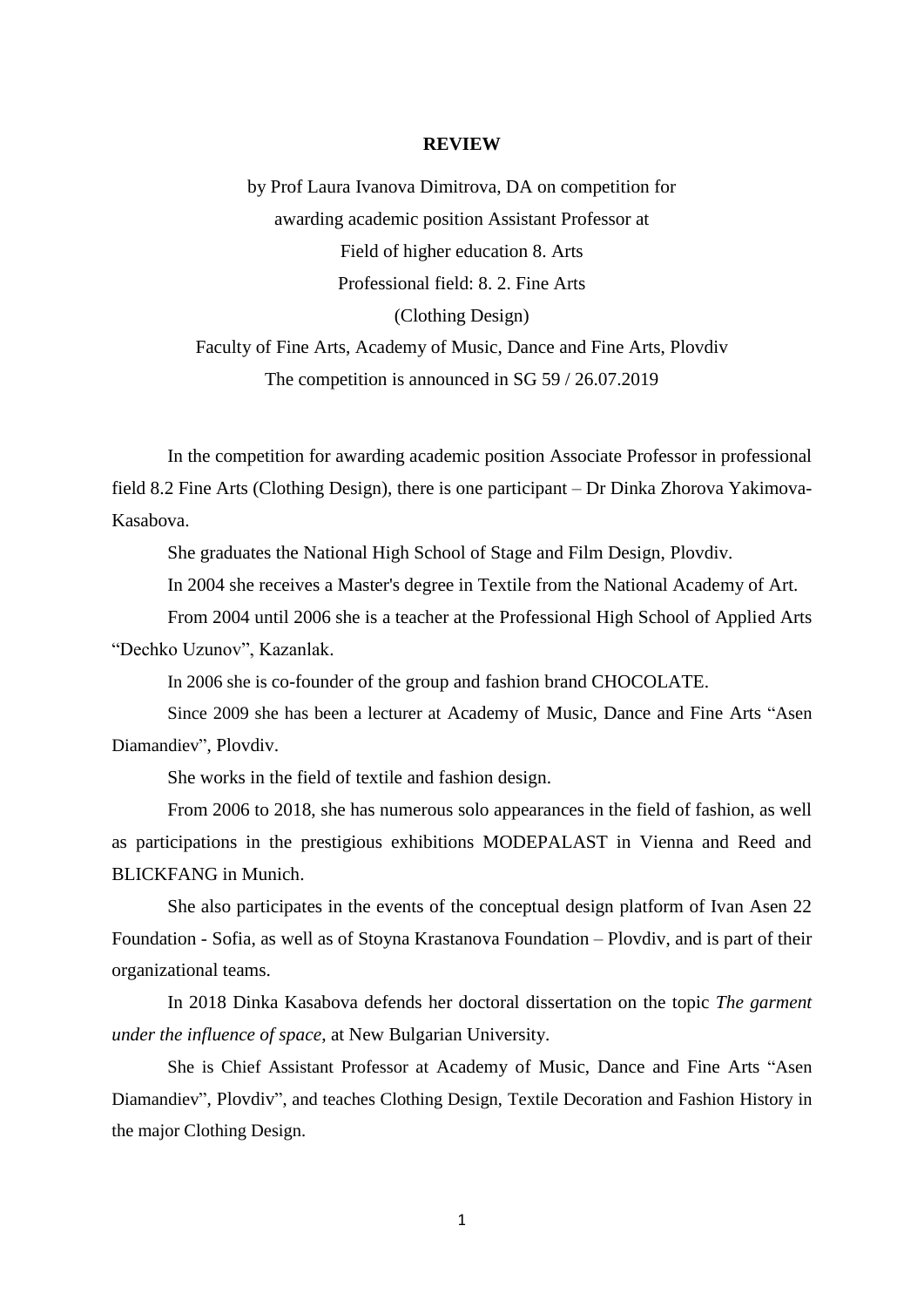She has participated in numerous group exhibitions related to textile and fashion in Bulgaria and abroad, as only in the last two years she participated in the following exhibitions: International Exhibition "Mini-Textile-2019", Sofia, organized by the Textile Section of the Union of Bulgarian Artists in Sofia Press Gallery, fashion design exhibition with capsule fashion collection "Shape of Sands", presented at the showroom of Ivan Asen 22 Foundation, Sofia, 2019; students and teachers exhibition "Continuity and Contemporary", PLOVEDIV Gallery, 2019; joint exhibition "Teachers and Students", Balabanova House, Plovdiv, 2018; fashion design exhibition with capsule fashion collection "Melting Like Chocolate", showroom of Ivan Asen 22 Foundation, Sofia, 2018; fashion design exhibition with capsule fashion collection "Flower Power", showroom of Ivan Asen 22 Foundation, Sofia, 2018.

She also present a fashion show under the FUSION FASHION project in a team with the fashion designer Nelly Miteva at the COLIBANTAN Gallery of African Art, Barcelona, 2019; conceptual design exhibition under the project "+7 HOURS", Sklad, Plovdiv, 2019 in a team with the fashion designer Nelly Miteva, the project is part of the program "Focus: Japanese Culture" of Plovdiv 2019 Foundation; participates in the general textile exhibition "Nettle creations" within the framework the festival "Text Fest", AMDFA, gallery space of the Green School, Plovdiv, 2019.

She also organizes and leads many practical activities (workshops) in the field of artistic textiles and fashion.

She has a series of publications dedicated to the art of textile and fashion in referenced and specialist editions in the country.

In 2018, she participates as a lecturer at the Textile and the City Festival and presents her own technique for creating a digital sketch. The technique involves a individual approach to digital effects, combined with author drawings.

In the period 2018 – 2019 she prepares a solo exhibition which she presents during the Night of Museums and Galleries.

As part of this habilitation work, she presents her work as a costume designer for Racho Stoyanov's *Masters* staged at Drama Theatre "Nevena Kokanova", Dupnitsa, which premiered on May 21, 2019. The production is part of the theatre's cultural calendar on the occasion of  $12<sup>th</sup>$  anniversary of the first theatre production in the same city. The performance was also presented during the holiday of the town of Dupnitsa, later becoming part of the cultural calendar of the Bulgarian Army Theatre in Sofia.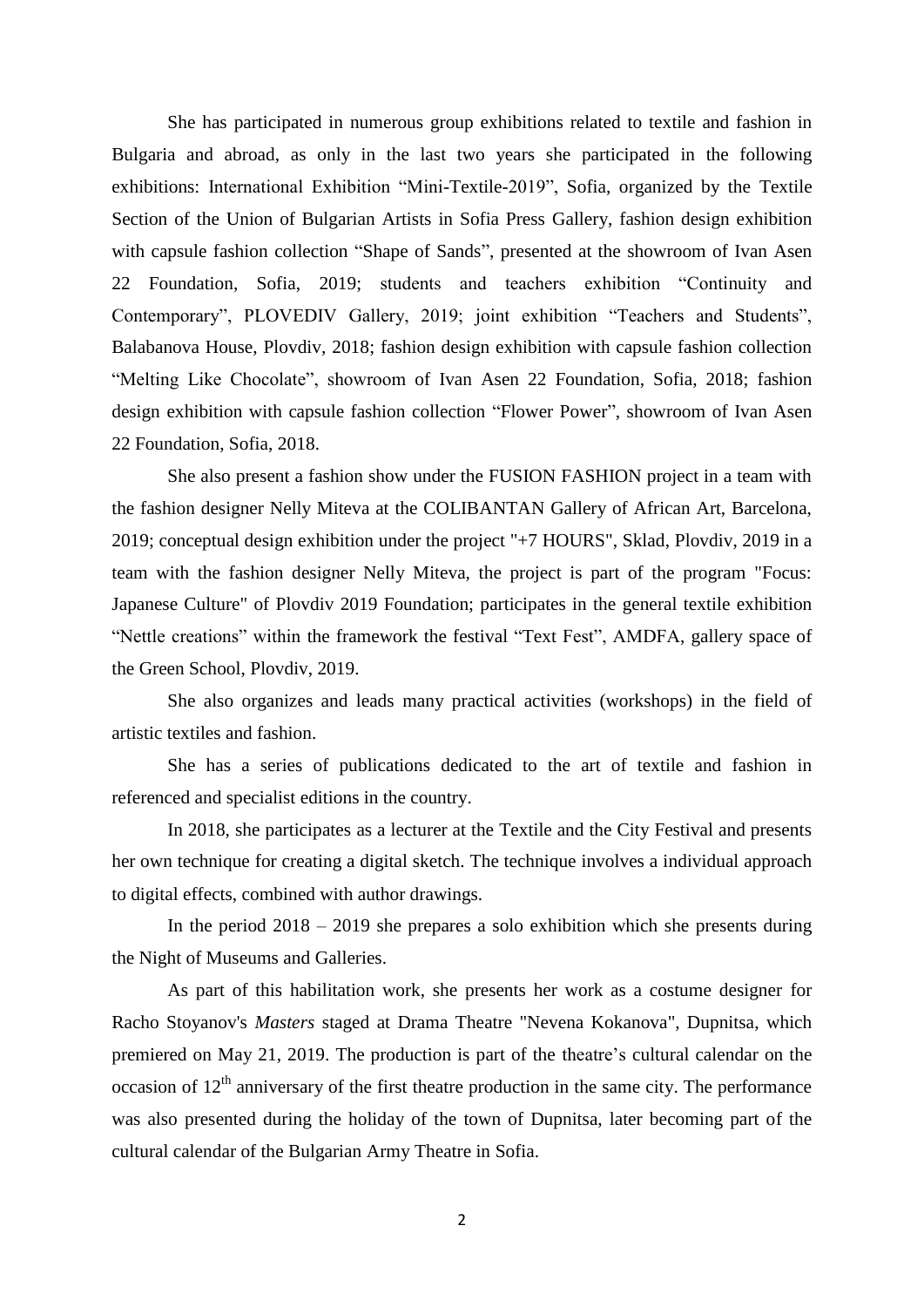The habilitation work also includes the *Immersion* project, which begins with a long process of water testing. The research was followed by the creation of original textile objects. Materials and related techniques have been selected to convey the "touch" to the water. As a result of working on this project, Dinka Kasabova realized a conceptual exhibition of the same name, presenting the garment as a mirror of the human soul and a "factor that can determine a person's identity", which, in addition to utilitarian purpose, can also be an expression of emotions and serve as a means of communication. "The garment becomes a 'transmitter of feelings' and 'enters into a series of situations', in which water 'it takes on abstract forms' and leads to unfamiliar, surprising states. Dinka Kasabova actively participates in the activity of the Department of Applied Arts of the Faculty of Fine Arts at AMDFA.

She prepares the syllabuses for the Bachelor's and Master's programmes in Design; Textile Decoration in bachelor's and master's programmes; Bachelor's programme in Fashion History; Master's programme in Material Studies.

Assists in updating the curriculum for the specialty Clothing Design, and the creation of the new disciplines Material Studies and PR and Advertising, updates the program in the discipline Design and Modelling, works on the creation of the program in the new discipline History of Accessories within the Master's program.

Dinka Kasabova participates in the Examination Committees during the admission and state exams at AMDFA; supervises the students' academic achievements through routine checks and the annual exams; advises applicants; supervisor of graduates.

She is the author of the following scientific works: *The garment under the influence of space*, *Interior and Textile Design in the 1960's, Fashion, Textile and Technology, Fashion Influenced by the Cinema Space and the Media, Hippie Subculture - A New Space of Opportunities, Ancient Textile Techniques – Shibori*.

She presented papers at two international scientific conferences: International Science Conference "Science Education and Innovation in the Arts", AMDFA, Plovdiv, 2017 and International Scientific Conference "Fashion, Textiles and Technology", TexTailor Expo, Plovdiv, 2018.

Her art contributions can be summarized as follows: cultural exchange; preservation and promotion of the Bulgarian fabric and costume; building sustainable relationships through cultural cooperation; promotion of ancient textile techniques; promoting the idea of "sustainable fashion" by creating art products and hosting events; enriching the cultural life